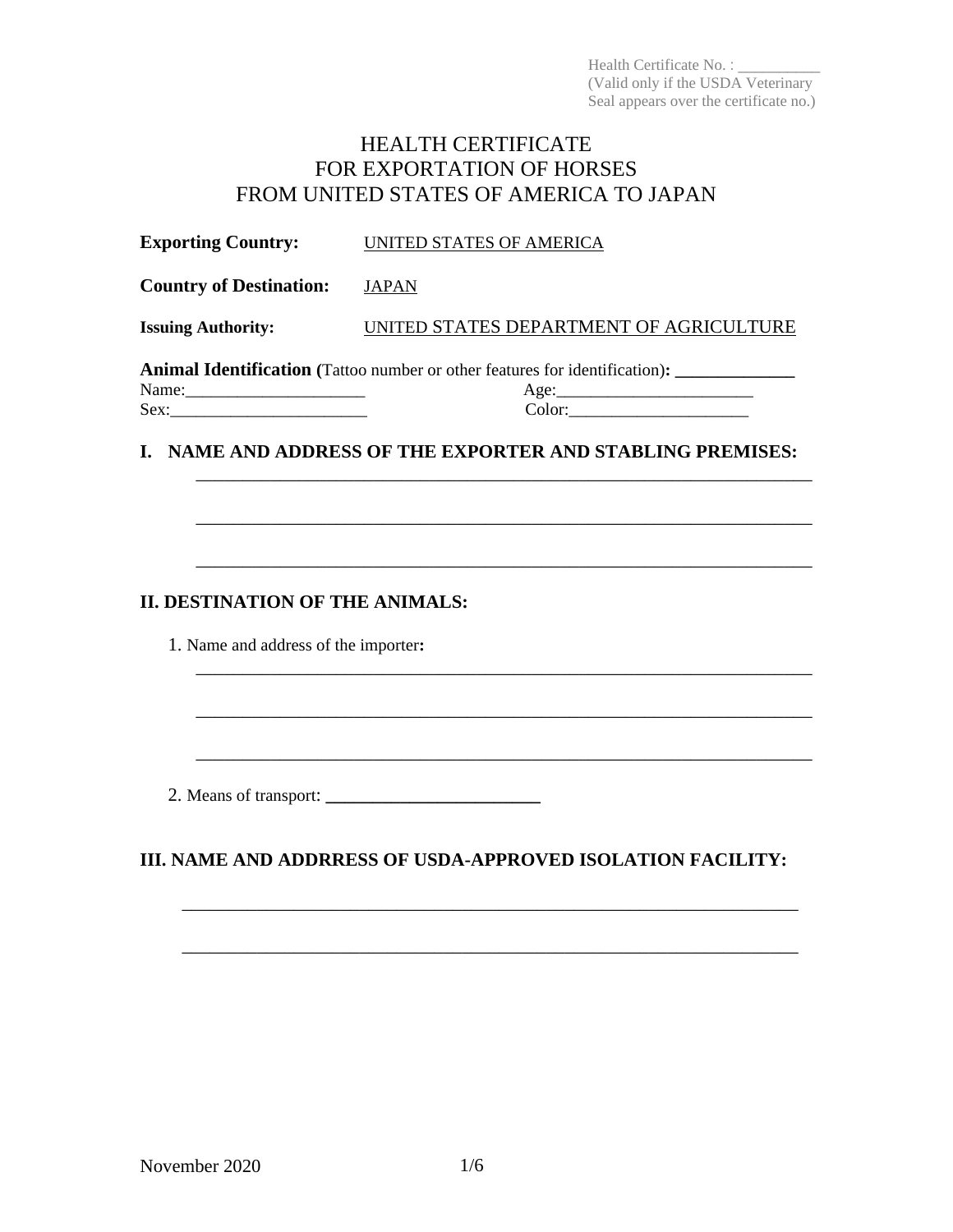## **IV. CERTIFICATION STATEMENTS:**

- 1. The United States is free from African horse sickness, horse pox, glanders, epizootic lymphangitis and equine trypanosomiasis (including dourine and surra).
- 2. There have been no cases of vesicular stomatitis, equine encephalomyelitis (of all types including Venezuelan equine encephalomyelitis), equine infectious anemia, equine influenza, equine piroplasmosis, equine rhinopneumonitis, equine viral arteritis, equine coital exanthema, contagious equine metritis, salmonellosis (*S. abortus equi*) and strangles on stabling premises for at least 6 months, and no case of Potomac horse fever for at least 1 year, before commencement of the export examination and isolation.
- 3. The exported horses have been stabled on the premises (as stated in item 2 above) for at least 60 days immediately before the commencement of embarkation-quarantine.
- 4. The exported horses are isolated in a USDA approved quarantine facility, for at least 7 days immediately before shipment to Japan. After entry into the embarkation-quarantine station, the exported horses were not allowed contact with other animals not destined for export to Japan.

Quarantine start date: \_\_\_\_\_\_\_\_\_\_\_\_\_\_\_\_\_\_\_ End date:

5. The horses show no signs of any infectious diseases through the careful clinical inspections conducted by the government veterinarians of the United States during the period of the embarkation-quarantine.

## **V. TEST/VACCINE REQUIREMENTS:**

The horses for export were tested as prescribed below with negative results, during the 30 days prior to shipment to Japan. Provide dates and indicate the testing method used.

| 1. Equine infectious anemia :    | Agar gel immunodiffusion test<br>Test Date:      |
|----------------------------------|--------------------------------------------------|
| 2. Equine viral arteritis (EVA): | Virus neutralization (VN) at a serum dilution of |

quine viral arteritis  $(EVA)$ :

| Virus neutralization (VN) at a serum dilution of 1:4 |
|------------------------------------------------------|
| Test Date:                                           |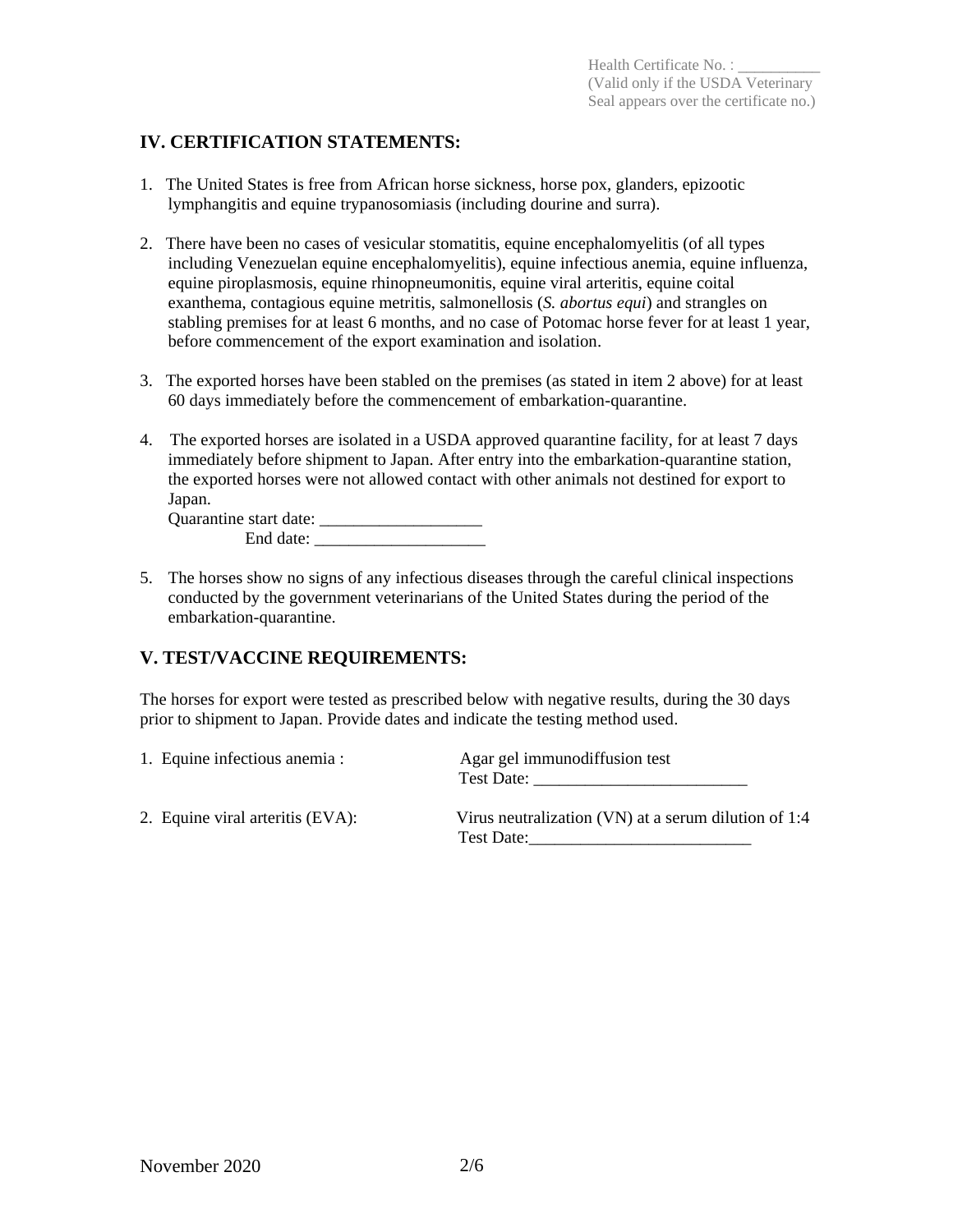Health Certificate No. : \_\_\_\_\_\_\_\_\_\_ (Valid only if the USDA Veterinary Seal appears over the certificate no.)

| (See Annex I for procedure)<br>$\begin{array}{c c c c c c} \hline \multicolumn{3}{c }{\textbf{0.6666}} & \multicolumn{3}{c }{\textbf{0.6666}} & \multicolumn{3}{c }{\textbf{0.6666}} & \multicolumn{3}{c }{\textbf{0.6666}} & \multicolumn{3}{c }{\textbf{0.6666}} & \multicolumn{3}{c }{\textbf{0.6666}} & \multicolumn{3}{c }{\textbf{0.6666}} & \multicolumn{3}{c }{\textbf{0.6666}} & \multicolumn{3}{c }{\textbf{0.6666}} & \mult$<br>EVA test negative prior to vaccination:<br>Date of most recent EVA booster:<br><b>AND EITHER</b><br>Virus isolation (VI) on semen samples<br>NOTE: VI test must be run on a semen sample from<br>two collections $\geq 1$ day apart<br><b>OR</b><br>Covering test<br>3. Salmonellosis (S. abortus-equi) :<br>Tube agglutination test for S. abortus equi<br>(negative at a dilution of 1:320)<br>Microscopic examination of blood smears<br>4. Equine piroplasmosis :<br><b>AND</b><br>Competitive ELISA OR indirect fluorescent<br>antibody test<br>5. Vesicular stomatitis :<br>CF test OR Serum neutralization test<br>Bacterial culture OR PCR assay utilizing a swab<br>6. Contagious Equine Metritis (CEM):<br>sample from genital organs.<br>(Note: CEM test not required for geldings or horses less than 24 months of age, never used for<br>natural mating.)<br>Test Date: National Assembly Press, 1986.<br>Equine Influenza (EI): The horses are vaccinated against equine influenza twice at 4 to 6<br>7.<br>week interval (or once for booster) within 1 year before the<br>embarkation-quarantine.<br>Twice at 4 to 6 week intervals<br><b>OR</b><br>A single booster<br>Vaccine information (include name of strain): | OR IF positive on VN for EVA: | List three $(+)$ testing dates: $\frac{\&}{}$ |  |
|----------------------------------------------------------------------------------------------------------------------------------------------------------------------------------------------------------------------------------------------------------------------------------------------------------------------------------------------------------------------------------------------------------------------------------------------------------------------------------------------------------------------------------------------------------------------------------------------------------------------------------------------------------------------------------------------------------------------------------------------------------------------------------------------------------------------------------------------------------------------------------------------------------------------------------------------------------------------------------------------------------------------------------------------------------------------------------------------------------------------------------------------------------------------------------------------------------------------------------------------------------------------------------------------------------------------------------------------------------------------------------------------------------------------------------------------------------------------------------------------------------------------------------------------------------------------------------------------------------------------------------------------------------------------------------|-------------------------------|-----------------------------------------------|--|
|                                                                                                                                                                                                                                                                                                                                                                                                                                                                                                                                                                                                                                                                                                                                                                                                                                                                                                                                                                                                                                                                                                                                                                                                                                                                                                                                                                                                                                                                                                                                                                                                                                                                                  |                               |                                               |  |
|                                                                                                                                                                                                                                                                                                                                                                                                                                                                                                                                                                                                                                                                                                                                                                                                                                                                                                                                                                                                                                                                                                                                                                                                                                                                                                                                                                                                                                                                                                                                                                                                                                                                                  |                               |                                               |  |
|                                                                                                                                                                                                                                                                                                                                                                                                                                                                                                                                                                                                                                                                                                                                                                                                                                                                                                                                                                                                                                                                                                                                                                                                                                                                                                                                                                                                                                                                                                                                                                                                                                                                                  |                               |                                               |  |
|                                                                                                                                                                                                                                                                                                                                                                                                                                                                                                                                                                                                                                                                                                                                                                                                                                                                                                                                                                                                                                                                                                                                                                                                                                                                                                                                                                                                                                                                                                                                                                                                                                                                                  |                               |                                               |  |
|                                                                                                                                                                                                                                                                                                                                                                                                                                                                                                                                                                                                                                                                                                                                                                                                                                                                                                                                                                                                                                                                                                                                                                                                                                                                                                                                                                                                                                                                                                                                                                                                                                                                                  |                               |                                               |  |
|                                                                                                                                                                                                                                                                                                                                                                                                                                                                                                                                                                                                                                                                                                                                                                                                                                                                                                                                                                                                                                                                                                                                                                                                                                                                                                                                                                                                                                                                                                                                                                                                                                                                                  |                               |                                               |  |
|                                                                                                                                                                                                                                                                                                                                                                                                                                                                                                                                                                                                                                                                                                                                                                                                                                                                                                                                                                                                                                                                                                                                                                                                                                                                                                                                                                                                                                                                                                                                                                                                                                                                                  |                               |                                               |  |
|                                                                                                                                                                                                                                                                                                                                                                                                                                                                                                                                                                                                                                                                                                                                                                                                                                                                                                                                                                                                                                                                                                                                                                                                                                                                                                                                                                                                                                                                                                                                                                                                                                                                                  |                               |                                               |  |
|                                                                                                                                                                                                                                                                                                                                                                                                                                                                                                                                                                                                                                                                                                                                                                                                                                                                                                                                                                                                                                                                                                                                                                                                                                                                                                                                                                                                                                                                                                                                                                                                                                                                                  |                               |                                               |  |
|                                                                                                                                                                                                                                                                                                                                                                                                                                                                                                                                                                                                                                                                                                                                                                                                                                                                                                                                                                                                                                                                                                                                                                                                                                                                                                                                                                                                                                                                                                                                                                                                                                                                                  |                               |                                               |  |
|                                                                                                                                                                                                                                                                                                                                                                                                                                                                                                                                                                                                                                                                                                                                                                                                                                                                                                                                                                                                                                                                                                                                                                                                                                                                                                                                                                                                                                                                                                                                                                                                                                                                                  |                               |                                               |  |
|                                                                                                                                                                                                                                                                                                                                                                                                                                                                                                                                                                                                                                                                                                                                                                                                                                                                                                                                                                                                                                                                                                                                                                                                                                                                                                                                                                                                                                                                                                                                                                                                                                                                                  |                               |                                               |  |
|                                                                                                                                                                                                                                                                                                                                                                                                                                                                                                                                                                                                                                                                                                                                                                                                                                                                                                                                                                                                                                                                                                                                                                                                                                                                                                                                                                                                                                                                                                                                                                                                                                                                                  |                               |                                               |  |
|                                                                                                                                                                                                                                                                                                                                                                                                                                                                                                                                                                                                                                                                                                                                                                                                                                                                                                                                                                                                                                                                                                                                                                                                                                                                                                                                                                                                                                                                                                                                                                                                                                                                                  |                               |                                               |  |
|                                                                                                                                                                                                                                                                                                                                                                                                                                                                                                                                                                                                                                                                                                                                                                                                                                                                                                                                                                                                                                                                                                                                                                                                                                                                                                                                                                                                                                                                                                                                                                                                                                                                                  |                               |                                               |  |
|                                                                                                                                                                                                                                                                                                                                                                                                                                                                                                                                                                                                                                                                                                                                                                                                                                                                                                                                                                                                                                                                                                                                                                                                                                                                                                                                                                                                                                                                                                                                                                                                                                                                                  |                               |                                               |  |
|                                                                                                                                                                                                                                                                                                                                                                                                                                                                                                                                                                                                                                                                                                                                                                                                                                                                                                                                                                                                                                                                                                                                                                                                                                                                                                                                                                                                                                                                                                                                                                                                                                                                                  |                               |                                               |  |
|                                                                                                                                                                                                                                                                                                                                                                                                                                                                                                                                                                                                                                                                                                                                                                                                                                                                                                                                                                                                                                                                                                                                                                                                                                                                                                                                                                                                                                                                                                                                                                                                                                                                                  |                               |                                               |  |
|                                                                                                                                                                                                                                                                                                                                                                                                                                                                                                                                                                                                                                                                                                                                                                                                                                                                                                                                                                                                                                                                                                                                                                                                                                                                                                                                                                                                                                                                                                                                                                                                                                                                                  |                               |                                               |  |
|                                                                                                                                                                                                                                                                                                                                                                                                                                                                                                                                                                                                                                                                                                                                                                                                                                                                                                                                                                                                                                                                                                                                                                                                                                                                                                                                                                                                                                                                                                                                                                                                                                                                                  |                               |                                               |  |
|                                                                                                                                                                                                                                                                                                                                                                                                                                                                                                                                                                                                                                                                                                                                                                                                                                                                                                                                                                                                                                                                                                                                                                                                                                                                                                                                                                                                                                                                                                                                                                                                                                                                                  |                               |                                               |  |
|                                                                                                                                                                                                                                                                                                                                                                                                                                                                                                                                                                                                                                                                                                                                                                                                                                                                                                                                                                                                                                                                                                                                                                                                                                                                                                                                                                                                                                                                                                                                                                                                                                                                                  |                               |                                               |  |
|                                                                                                                                                                                                                                                                                                                                                                                                                                                                                                                                                                                                                                                                                                                                                                                                                                                                                                                                                                                                                                                                                                                                                                                                                                                                                                                                                                                                                                                                                                                                                                                                                                                                                  |                               |                                               |  |
|                                                                                                                                                                                                                                                                                                                                                                                                                                                                                                                                                                                                                                                                                                                                                                                                                                                                                                                                                                                                                                                                                                                                                                                                                                                                                                                                                                                                                                                                                                                                                                                                                                                                                  |                               |                                               |  |
|                                                                                                                                                                                                                                                                                                                                                                                                                                                                                                                                                                                                                                                                                                                                                                                                                                                                                                                                                                                                                                                                                                                                                                                                                                                                                                                                                                                                                                                                                                                                                                                                                                                                                  |                               |                                               |  |
|                                                                                                                                                                                                                                                                                                                                                                                                                                                                                                                                                                                                                                                                                                                                                                                                                                                                                                                                                                                                                                                                                                                                                                                                                                                                                                                                                                                                                                                                                                                                                                                                                                                                                  |                               |                                               |  |
|                                                                                                                                                                                                                                                                                                                                                                                                                                                                                                                                                                                                                                                                                                                                                                                                                                                                                                                                                                                                                                                                                                                                                                                                                                                                                                                                                                                                                                                                                                                                                                                                                                                                                  |                               |                                               |  |
|                                                                                                                                                                                                                                                                                                                                                                                                                                                                                                                                                                                                                                                                                                                                                                                                                                                                                                                                                                                                                                                                                                                                                                                                                                                                                                                                                                                                                                                                                                                                                                                                                                                                                  |                               |                                               |  |
|                                                                                                                                                                                                                                                                                                                                                                                                                                                                                                                                                                                                                                                                                                                                                                                                                                                                                                                                                                                                                                                                                                                                                                                                                                                                                                                                                                                                                                                                                                                                                                                                                                                                                  |                               |                                               |  |
|                                                                                                                                                                                                                                                                                                                                                                                                                                                                                                                                                                                                                                                                                                                                                                                                                                                                                                                                                                                                                                                                                                                                                                                                                                                                                                                                                                                                                                                                                                                                                                                                                                                                                  |                               |                                               |  |
|                                                                                                                                                                                                                                                                                                                                                                                                                                                                                                                                                                                                                                                                                                                                                                                                                                                                                                                                                                                                                                                                                                                                                                                                                                                                                                                                                                                                                                                                                                                                                                                                                                                                                  |                               |                                               |  |
|                                                                                                                                                                                                                                                                                                                                                                                                                                                                                                                                                                                                                                                                                                                                                                                                                                                                                                                                                                                                                                                                                                                                                                                                                                                                                                                                                                                                                                                                                                                                                                                                                                                                                  |                               |                                               |  |
|                                                                                                                                                                                                                                                                                                                                                                                                                                                                                                                                                                                                                                                                                                                                                                                                                                                                                                                                                                                                                                                                                                                                                                                                                                                                                                                                                                                                                                                                                                                                                                                                                                                                                  |                               |                                               |  |
|                                                                                                                                                                                                                                                                                                                                                                                                                                                                                                                                                                                                                                                                                                                                                                                                                                                                                                                                                                                                                                                                                                                                                                                                                                                                                                                                                                                                                                                                                                                                                                                                                                                                                  |                               |                                               |  |
|                                                                                                                                                                                                                                                                                                                                                                                                                                                                                                                                                                                                                                                                                                                                                                                                                                                                                                                                                                                                                                                                                                                                                                                                                                                                                                                                                                                                                                                                                                                                                                                                                                                                                  |                               |                                               |  |
|                                                                                                                                                                                                                                                                                                                                                                                                                                                                                                                                                                                                                                                                                                                                                                                                                                                                                                                                                                                                                                                                                                                                                                                                                                                                                                                                                                                                                                                                                                                                                                                                                                                                                  |                               |                                               |  |
|                                                                                                                                                                                                                                                                                                                                                                                                                                                                                                                                                                                                                                                                                                                                                                                                                                                                                                                                                                                                                                                                                                                                                                                                                                                                                                                                                                                                                                                                                                                                                                                                                                                                                  |                               |                                               |  |
|                                                                                                                                                                                                                                                                                                                                                                                                                                                                                                                                                                                                                                                                                                                                                                                                                                                                                                                                                                                                                                                                                                                                                                                                                                                                                                                                                                                                                                                                                                                                                                                                                                                                                  |                               |                                               |  |
|                                                                                                                                                                                                                                                                                                                                                                                                                                                                                                                                                                                                                                                                                                                                                                                                                                                                                                                                                                                                                                                                                                                                                                                                                                                                                                                                                                                                                                                                                                                                                                                                                                                                                  |                               |                                               |  |
|                                                                                                                                                                                                                                                                                                                                                                                                                                                                                                                                                                                                                                                                                                                                                                                                                                                                                                                                                                                                                                                                                                                                                                                                                                                                                                                                                                                                                                                                                                                                                                                                                                                                                  |                               |                                               |  |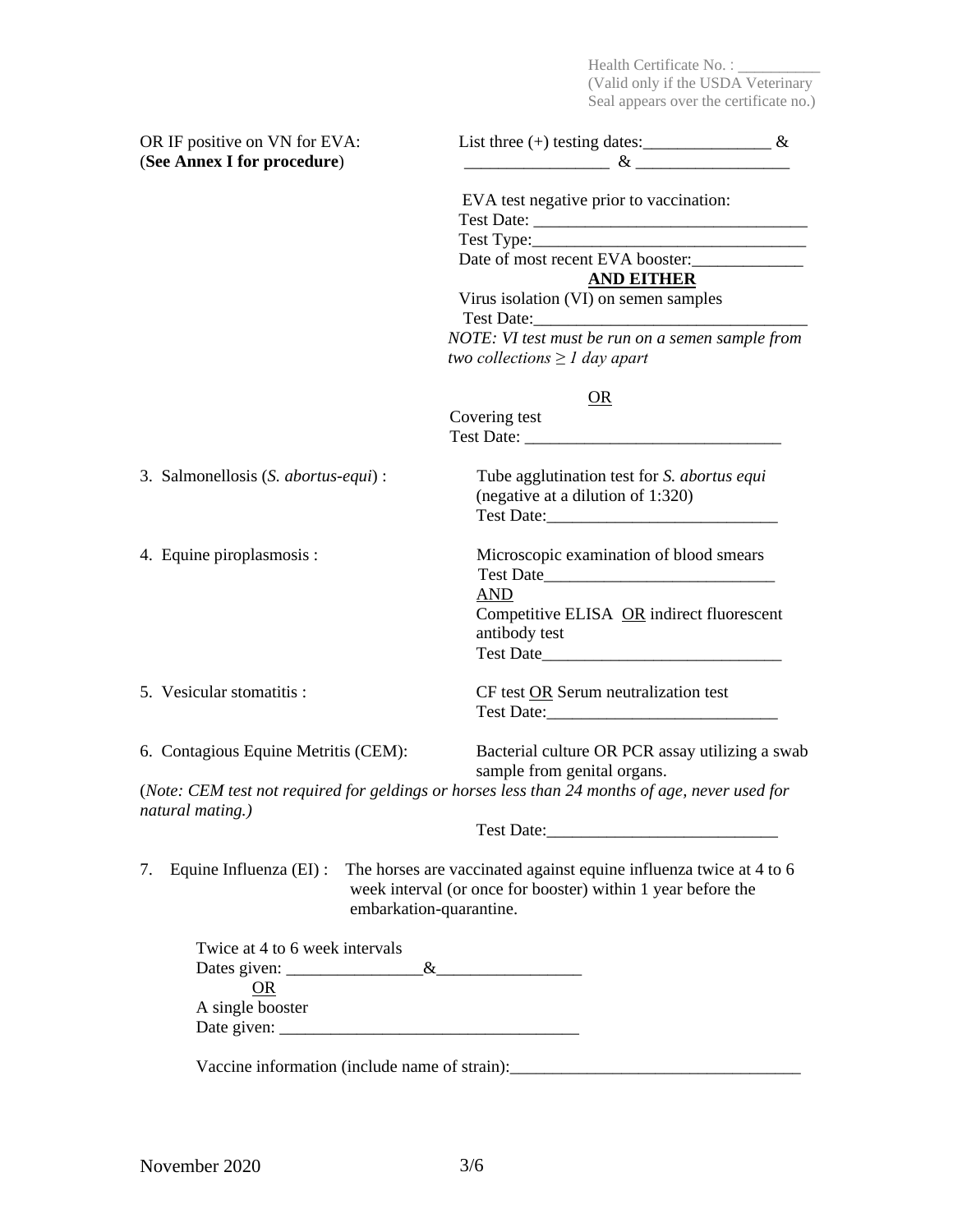#### 8. West Nile Virus (WNV):

The horses were held for a minimum of 14 days on a premise where no cases of WNV infections were confirmed in a 50 kilometer radius, for the 60 days immediately prior to shipment to Japan.

 OR The exported horses are vaccinated against WNV using vaccine approved by the government of the United States twice at an interval of 3 to 6 weeks (or once in case of booster) during 1 year before shipment to Japan.

| Twice at 3 to 6 week intervals |  |
|--------------------------------|--|
| Dates given:                   |  |
| DR.                            |  |
| A single booster               |  |
| Date given:                    |  |

9. In the case that any additional vaccines (besides WNV or EI) have been administered in the 6 months prior to export; list the kind of vaccine, producer, and the date given:

\_\_\_\_\_\_\_\_\_\_\_\_\_\_\_\_\_\_\_\_\_\_\_\_\_\_\_\_\_\_\_\_\_\_\_\_\_\_\_\_\_\_\_\_\_\_\_\_\_\_\_\_\_\_\_\_\_\_\_\_\_\_\_\_\_\_\_\_\_\_\_\_\_\_\_

\_\_\_\_\_\_\_\_\_\_\_\_\_\_\_\_\_\_\_\_\_\_\_\_\_\_\_\_\_\_\_\_\_\_\_\_\_\_\_\_\_\_\_\_\_\_\_\_\_\_\_\_\_\_\_\_\_\_\_\_\_\_\_\_\_\_\_\_\_\_\_\_\_\_\_

### **OTHER INFORMATION:**

- 1. All containers, vehicles and loading places of a ship or aircraft to be used for transportation of the exported horses are cleaned up in advance of loading and thoroughly disinfected under the supervision of the government authorities of the United States with chemicals approved by the said authorities.
- 2. The exported horses are kept isolated from any other animals during the transportation period in the United States and no other animals are permitted on board the ship or aircraft used for the transportation of the exported horses to Japan.
- 3. Feed and litter to be used during the transportation period of the exported horses to Japan are provided from the same source used for the embarkation-quarantine.
- 4. No additional feed and litter are provided at any port of call throughout the transportation of the exported horse to Japan.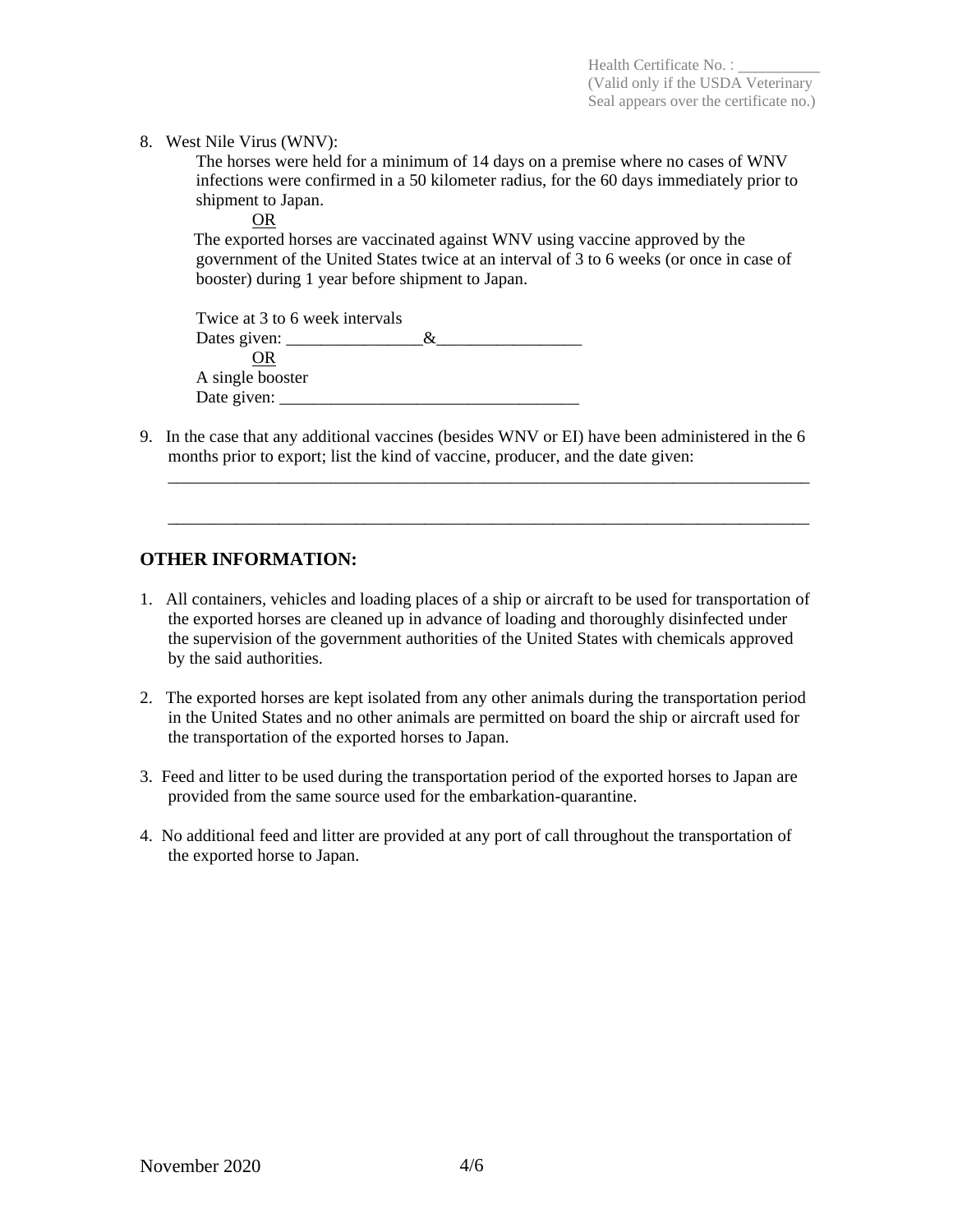#### ANNEX I

Tests and other requirements of the exported horses for equine viral arteritis (**Mark through any unused or unneeded sections):**

#### 1. **Non-vaccinated** horses (Information listed in section **V.2.**)

The serum neutralization test in the presence of complement (hereinafter referred to as "the serum neutralization test") is negative at a serum dilution 1:4.

#### 2. A **vaccinated stallion** satisfies all of the following requirements.

(1) The government authorities of an exporting country confirm that a blood sample is taken from a vaccinated stallion immediately prior to the vaccination and that the serum is subjected to the serum neutralization test with a negative result at a serum dilution 1:4.

(2) Blood samples are taken from the vaccinated stallion for three times, one time on the stabling premises and two times at the embarkation-quarantine station, and these three samples are subject to the serum neutralization test at the same time with a result of either no significant rise (including a four-fold rise) of these titers or declining titers. In this case, an interval of about two weeks for taking blood samples is placed, and the third blood sample is taken within 10 days prior to the shipment.

(3) In case the titer is found maintained in the vaccinated stallion as a result of the serum neutralization test in  $2-(2)$ , the said stallion is subjected to the covering test or virus isolation.

#### **(a) Covering Test**

Two test mares to be used for the covering test satisfy the animal health requirements for horse to be exported to Japan and are isolated at the same embarkation-quarantine station together with the vaccinated stallion for 30 days prior to the shipment of the vaccinated stallion to Japan, with negative results of the following tests.

① Blood samples are taken from the two test mares immediately prior to entering the embarkation-quarantine station, and are subjected to the serum neutralization test with a negative result at a serum dilution 1:4.

② During the 30 days embarkation-quarantine period, each of the two test mares is covered by the vaccinated stallion twice a day for two days, and on the 14th day and the 28th day respectively after the last covering, the blood samples are taken from each of the two test mares and are subjected to the serum neutralization test with a negative result at a serum dilution 1:4.

③ The two test mares are found to be free of signs/symptoms of Equine viral arteritis during the 30 days embarkation-quarantine period.